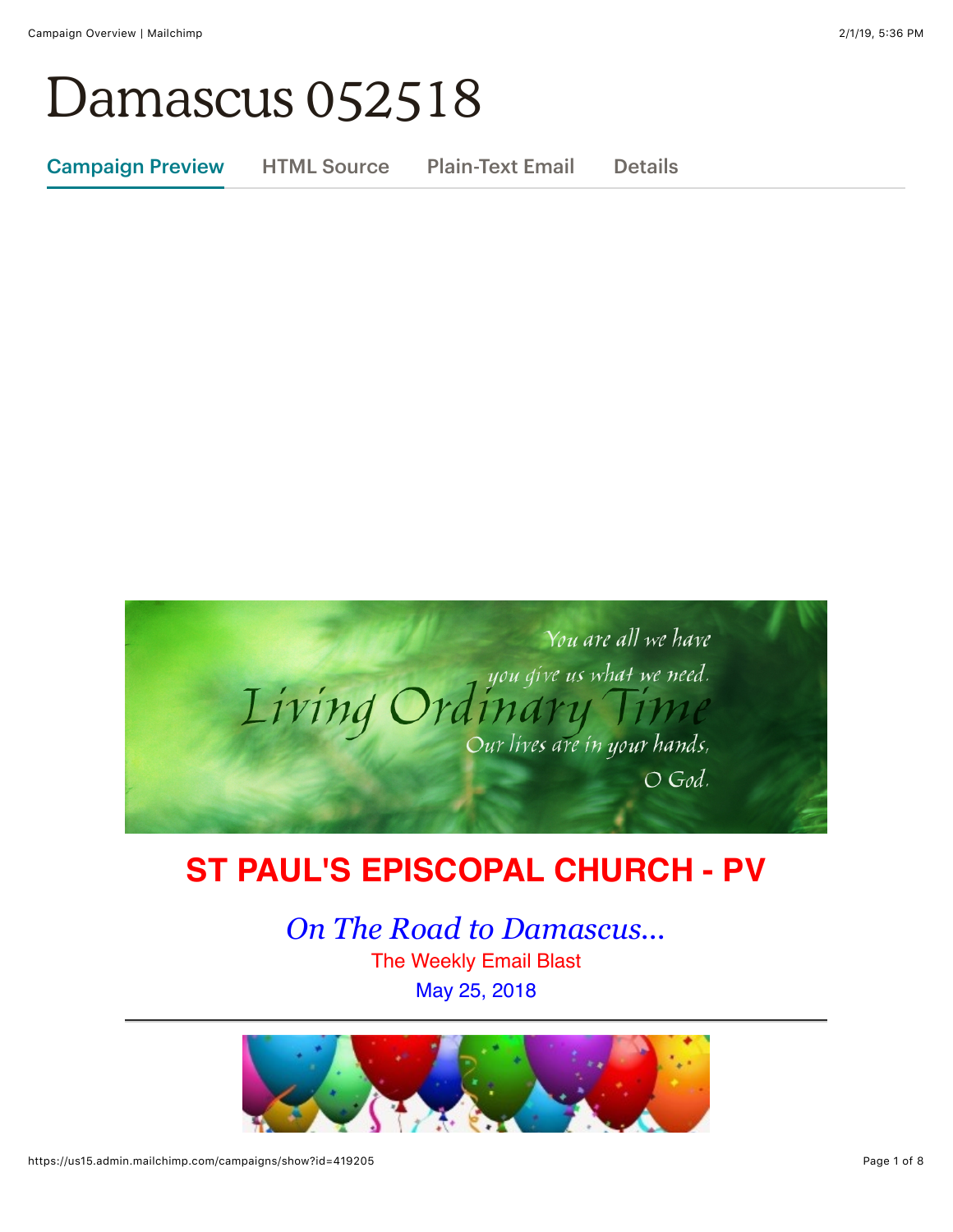

#### **For those celebrating birthdays & anniversaries:**

Dara Lynn Battistoni, Gordon McCanlis, Ellen Youseff

# **IN POUGHKEEPSIE Saturday June 2nd Organ Workshop and Dedication Concert**



**St. Paul's Episcopal Church** in **Poughkeepsie at 161 Mansion Street** is having an **Organ Repair & Maintenance Workshop/Demonstration followed by a Dedication Concert** on Saturday, June 2nd.

# At 1:00 PM there will be an **Organ Repair & Maintenance Workshop and Demonstration.**

Have you ever wondered how the mechanical and electrical parts of pipe organs work? If so join [St Paul's Episcopal Church](http://stpaulspoughkeepsie.org/) at 161 Mansion Street, Poughkeepsie for a program presented by master organ technicians Steven Rosenberry and Ed Meyers from Albany. They will cover organ basics, such as how the wind gets to the pipes, how it is regulated and controlled, what can go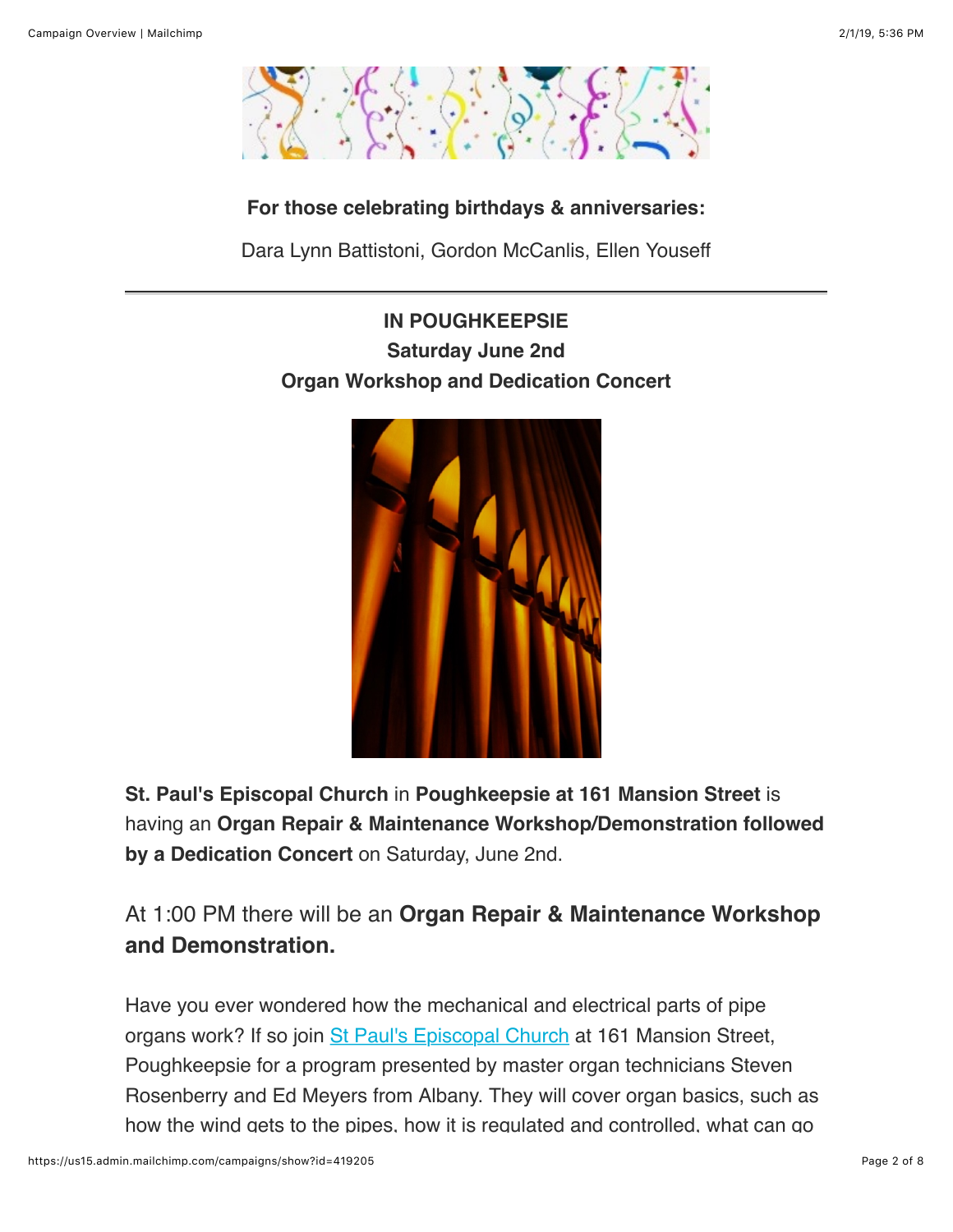wrong, etc. They will talk about pipes, what makes each rank unique and how they are voiced for the room. Finally, you will learn how to both locate an errant pipe (silent, out of tune, ciphering, off color, doesn't couple, etc.) and be able to identify it clearly to your technician. You will also learn how to pull (silence) a ciphering pipe until your technician can arrive. It should be a fascinating workshop, and they will use the updates they made to the organ at St. Paul's as an example.

how the wind gets to the pipes, how it is regulated and controlled, what can go

## At 4:00 PM there will be an **Organ Dedication Concert.**

Music Director *Maris Kristapsons* presents a concert, featuring several CHVAGO organists, celebrating the extensive restoration work done on the Pipe Organ at [St Paul's Episcopal Church,](http://stpaulspoughkeepsie.org/) Poughkeepsie.

Please come and help St. Paul's celebrate this milestone in the congregation's rejuvenation, and the restoration of a fine instrument at a time when many other churches are abandoning theirs! A delicious reception follows the concert. For information call the church at 845-452-8440. Come and see.



The next vestry meeting is on Monday, June 4th at 7pm.

(This is the FIRST Monday of the month...)

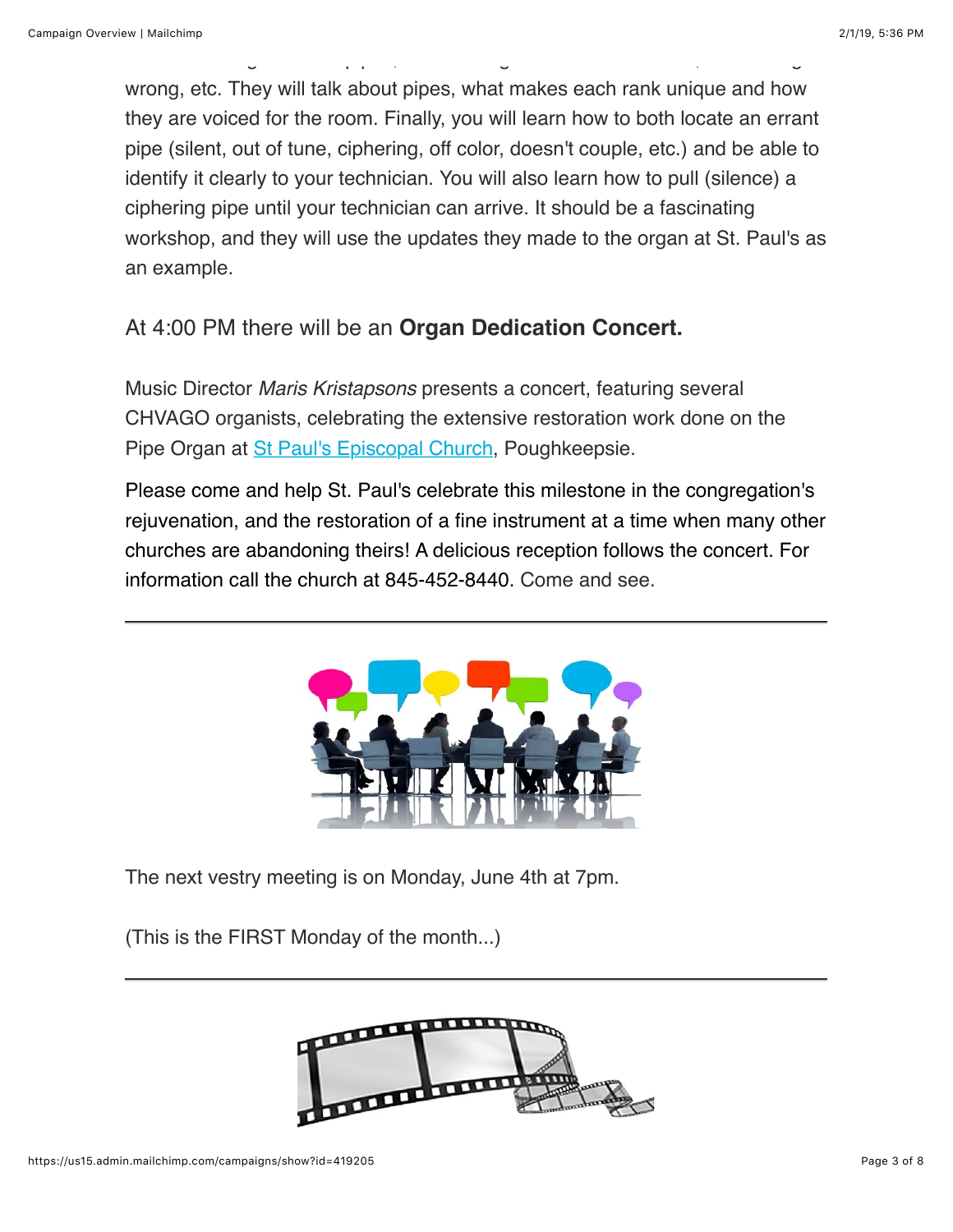Our next Movie Night will be on Sunday, June 10th, at 6:00 PM in the ADA accessible parish hall. We will be viewing "Keeping the Faith".

#### From [imdb.com](http://imdb.com/):

Jake and Brian are childhood best friends. They grow up and become Roman Catholic and Jewish clergy. comes back to town a stunning woman. Jake is up to be the head of his synagogue but he is not married which doesn't make his appointment any easier. Jake finds himself attracted to Anna but because she's not Jewish, he can't marry her as it would make his appointment less likely. Brian also finds himself attracted to Anna, but the priesthood doesn't allow that. Their friendship is strained when each learns of the other's feelings for her.



#### **\*\*\* REMINDERS \*\*\***

#### *Adams Gift Cards: Year-Round Fundraising*

Available at both Sunday morning services. Please see Debby, Sandy, Ginny, or Marilyn. St. Paul's receives 10% of whatever cards are bought through our church. If you shop at Adams or give gift cards as gifts, our ministries benefit from this fundraiser. Thank You!

#### *Communications*

If you use Facebook, please like & follow [St. Paul's page.](https://www.facebook.com/stpaulspleasantvalley/?ref=bookmarks) Also, please invite your friends who may be interested in St. Paul's mission and outreach to like our page as well. Let's get the WORD out!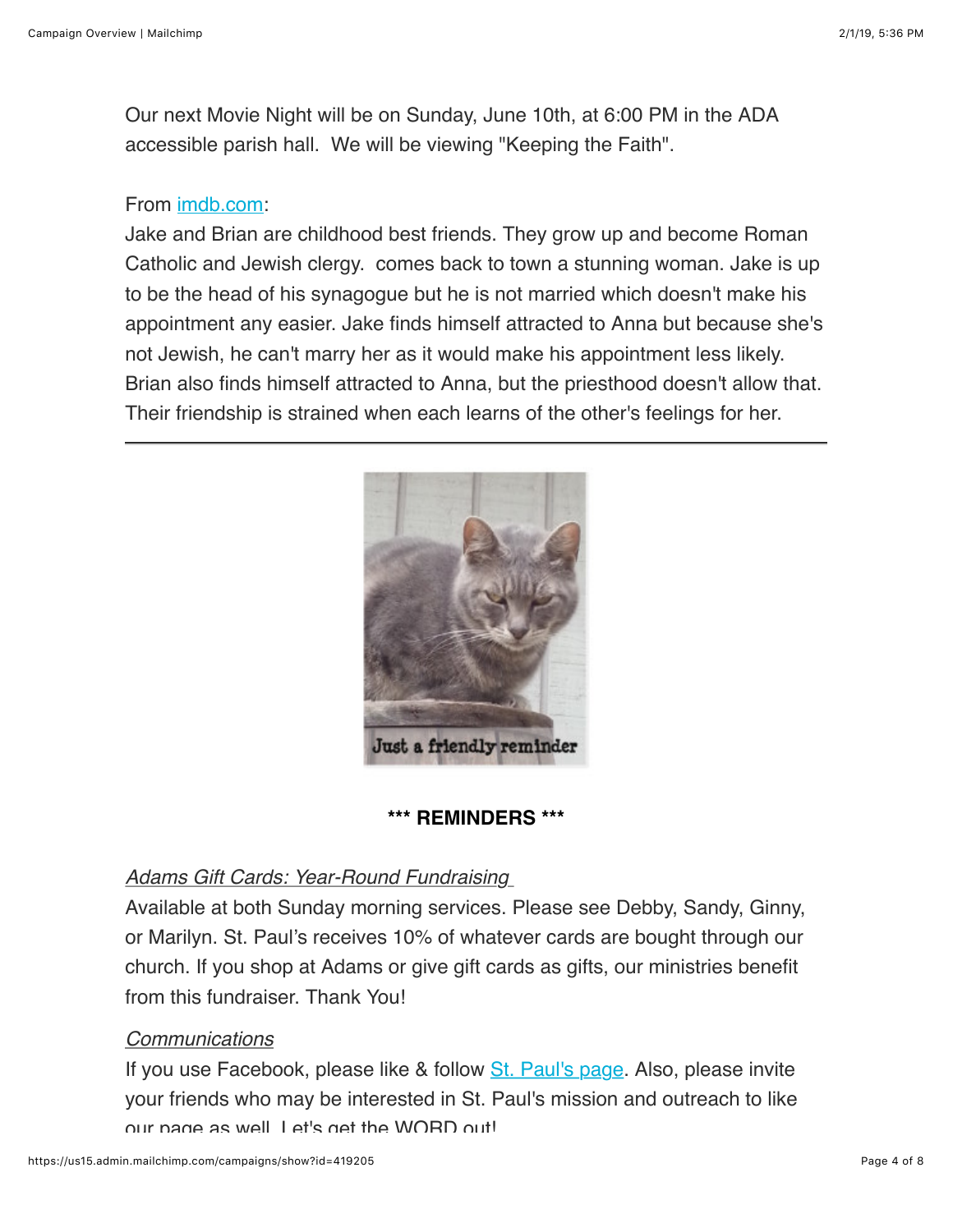our page as well. Let's get the WORD out!

Mother Megan's office walk-ins this week:

Tuesday, 5/29 2:30-5:00 PM (instead of) Wednesday when Mother Megan will be attending the Mid-Hudson Regional Caucus with Bishop Dietsche in Poughkeepsie on May 30.

#### **Weekly Ministry Schedule:**

First Wednesdays:

**1:00 PM** HE-RT II w/prayers for healing - ADA Access

#### **6:45 PM Ecumenical Food Pantry**

PV United Methodist Church

Volunteers Welcome!

All other Wednesdays:

**1:00-2:30 PM Bible Study**: Sepe Room, Parish Hall

Fridays:

**6:00 PM**: Evening Prayer in the Church

Sundays:

**11:30 AM - 12:00 PM** Adult Ed: Sepe Room, Parish Hall



**First Wednesday**: **1:00 PM** HE-RT II w/prayers for healing **ADA Access 6:45 PM - Ecumenical Food Pantry**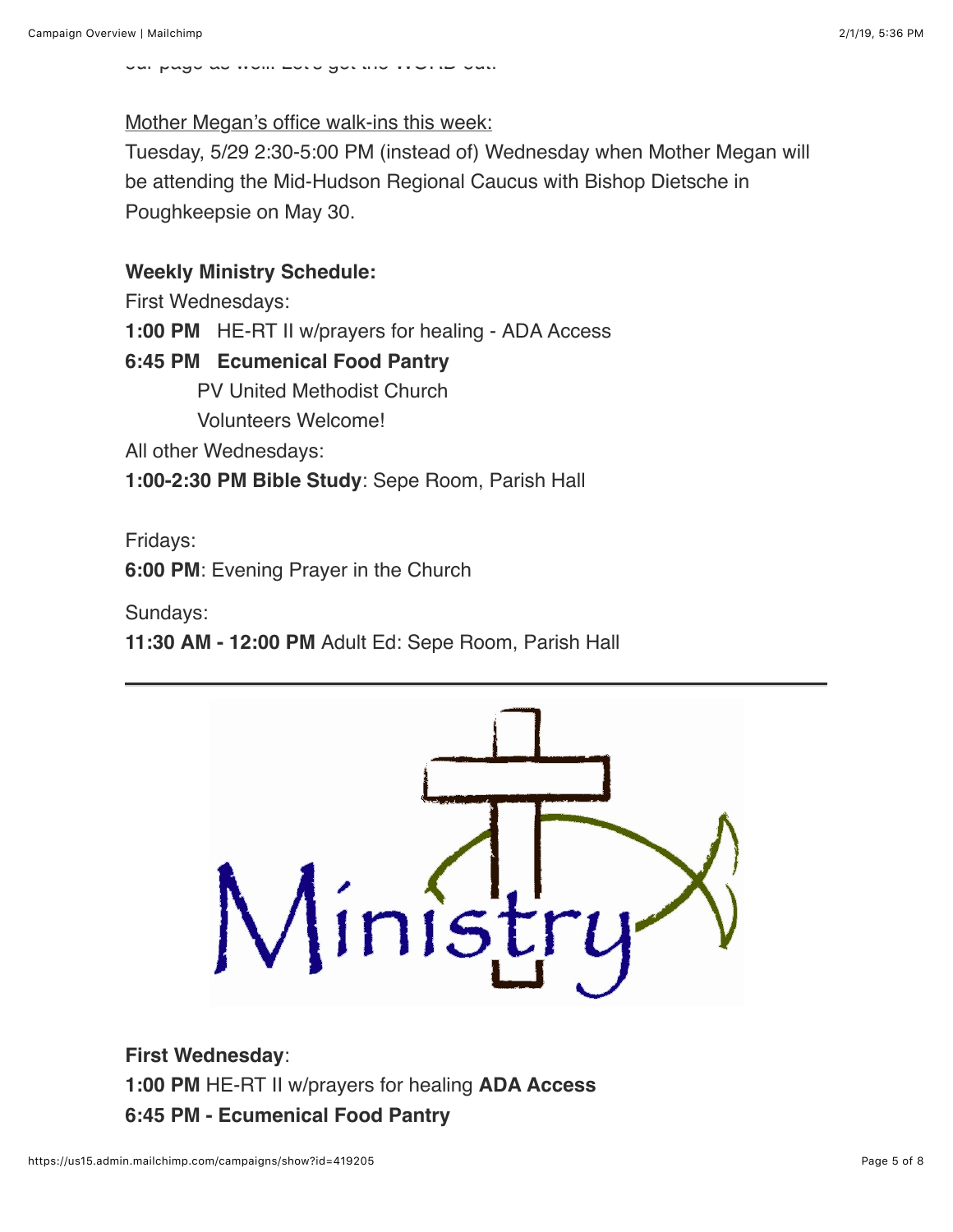PV United Methodist Church - **Volunteers Welcome!**

#### **2nd-5th Wednesdays:**

**Bible Study 1:00-2:30 PM** *-* Sepe Room, Parish Hall

#### **Fridays:**

**Evenning Prayer 6:00 PM** - in the Church

#### **Sundays:**

**Adult Education 11:30 AM** - Sepe Room, Parish Hall

#### **Pastoral Care**

#### **The Rev. Megan E. Sanders, Rector**

[mothersanders@gmail.com](mailto:mothersanders@gmail.com) - cell: 917.751.9568

Rector's Office Hours may vary from week to week based on the pastoral needs of our parish community.

Mother Megan will be in the office weekly and available for walk-ins from 10:00

AM - 1:00 PM on Wednesdays,

unless noted otherwise in our weekly parish email:

*On the Road to Damascus*.

Her Sabbath time is Thursday/Friday.

#### **In case of Pastoral Emergency:**

Please call the Rector on her cell phone: 917-751-9568.

Please no text messages - hearing your voice is important.

On Thu/Fri, and when the Rector is away, you may contact one of the wardens: Roger Tumbarello: 845-635-1220 Nancy Adams: 845-635-1448 They will be able to contact the Rector or the priest covering pastoral emergencies if she is away.

Stay connected through our Parish Website ([www.stpaulspv.org\)](http://www.stpaulspv.org/), parish weekly email (email stpaulspy@gmail.com to sign up), and on Sundays with bulletin announcements.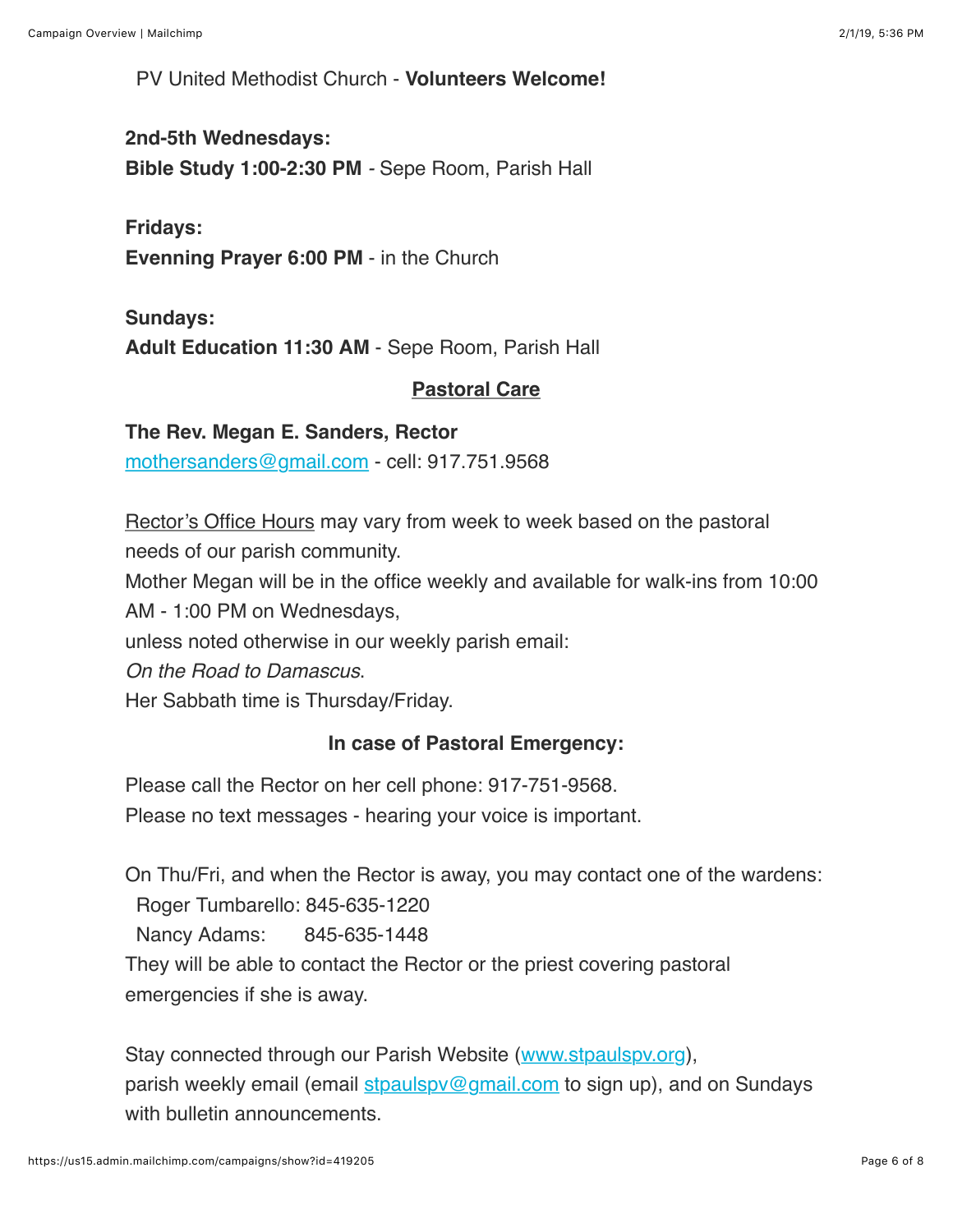## *St. Paul's Episcopal Church Where Everyone is Always Invited! --God Bless You.*



I hope you are enjoying On The Road to Damascus. Do you have suggestions? Is there someone else you think might like to receive a copy? To subscribe simply send an email to stpaulspy@gmail.com with the name and email address you want added. Help us spread the Word.

> KEEP IN TOUCH! [o](http://stpaulspv.org/)[n the Web](http://www.stpaulspv.org/) [on FaceBook](https://www.facebook.com/stpaulspleasantvalley/) [via email](mailto:stpaulspv@gmail)

This email was sent to  $\leq$  Test Email Address  $\gg$ *[why did I get this?](https://stpaulspv.us15.list-manage.com/about?u=3b25c5a57b31a98c4b91ce167&id=da84c8835f&e=%5BUNIQID%5D&c=3db528aafe)* [unsubscribe from this list](https://stpaulspv.us15.list-manage.com/unsubscribe?u=3b25c5a57b31a98c4b91ce167&id=da84c8835f&e=%5BUNIQID%5D&c=3db528aafe) [update subscription preferences](https://stpaulspv.us15.list-manage.com/profile?u=3b25c5a57b31a98c4b91ce167&id=da84c8835f&e=%5BUNIQID%5D)